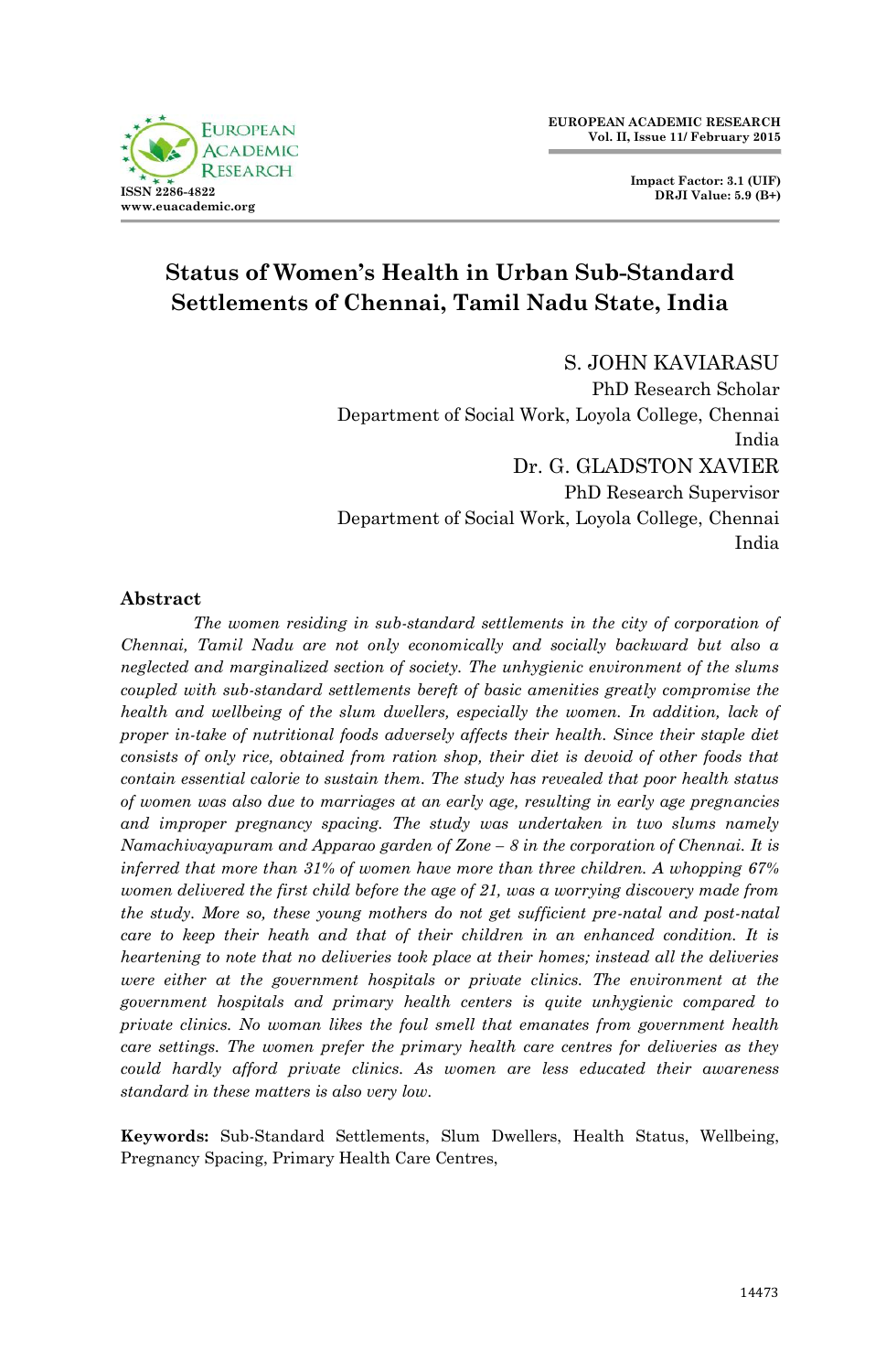#### **Introduction**

India, which is now becoming one of the fast developing countries in the world, suffers from the concomitant problems of increase in slums and poor health of the people living there. Slums are mushrooming every year due to the proliferation of the city, leading to large number migrants coming from villages in search of livelihood, especially from the districts of Salem, Villupuram, TV Malai, Tiruchi and from states like Bihar, UP, Odisha, to name a few. While the migration from the districts happens due to failure of monsoonal rains, those from the other states are drawn to the higher wages paid in the city. The spread of slums is also due to unchecked, unplanned and haphazard growth of industries giving way to creation of concrete jungles in the urban areas. The rapid urbanizations in the entire metropolis of India resulted in the speedy growth of slums. The slums have thus become most important factors that affect the environmental structure of Indian cities. In Chennai, the slum named Thideer Nagars could be found in multiple places in the city. Most the slums are located on the banks of Cooum river, nearby railway tracks or underneath of flyovers.

Other factors such as shortage of developed land for housing for the poor and exorbitant prices of land beyond the reach of the poor in cities have further exacerbated the growth of slums in Chennai. Though there are various efforts taken by the state and central governments to stop the proliferations of slums in the cities, number of the slum dwellers are on the increase, due to the above reasons. This has resulted in the slums exerting tremendous pressure on the existing civic amenities and social infrastructure. (Khullar, 2006).

Environmental conditions as well as socio-economic backwardness are increasingly becoming responsible for the poor condition of health among slum dwellers. It is commonly observed that the health status of the people in slums is below in par, particularly that of women and children as they are the most vulnerable section of the society. Most often, men in the slums are not interested in the health of their women or their children. Therefore they have become the most neglected among the society. Women are used only as productive machinery; this is seen clearly in the large number of children found in the slums everywhere. Therefore it is very essential to analyse in detail the factors leading to the low health status of women living in slums.

## **Objectives**

- **1.** To analyze the factors for the poor socio-economic condition of women in slums.
- **2.** To study various problems affecting the health of women living in slums
- **3.** To highlight the threats to the health status of slum women during the antenatal and post natal periods.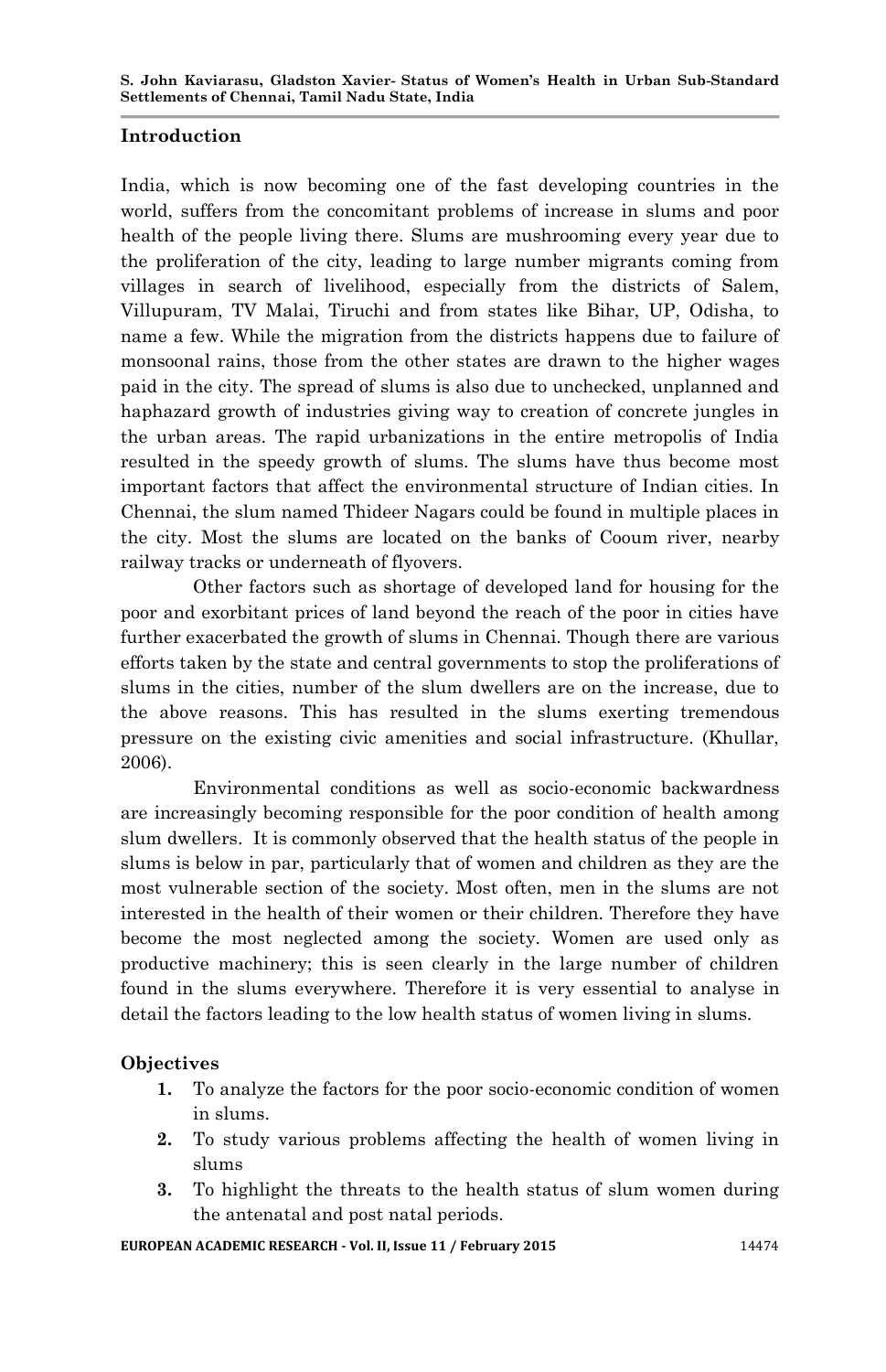4. To analyze in detail the factors leading to the low health status of women living in slums.

# **Hypothesis:**

- 1. As the level of education is very low the standard of health awareness is also very low in the area.
- 2. Due to male dominated society, the women remain socially and economically backward.
- 3. Marriage of slum women at the age of below 21 has adverse effect on their health status

# **Rationale of the study**

With the increase of people living in Chennai city, the impact of urban living on human health is now a growing concern. The rapid growth of slum populations in Chennai is an increasing challenge for local health authorities and deserves intensive investigations. Slums have often been conceptualized as areas of concentrated poverty, which comprise a social cluster that engenders a distinct set of health problems. So, it is the utmost importance to ensure health services for these growing numbers of city dwellers, especially the women. This neglected population of slum has become a major reservoir for a wide spectrum of health conditions that endangers the health of women. People residing in slums face many problems like improper sanitation, unhygienic environmental conditions, social, economic, health, educational and cultural problems and many more. The basic problems inherent in slums are health hazards. Lack of basic amenities like safe drinking water, proper housing, drainage, and sheet disposal services; make slum population vulnerable to infections. Poor sanitary conditions and poor quality of water lead to illnesses like diarrhea and other water borne diseases, affecting their health to a great extent. In dense, overcrowded urban conditions it is often difficult for people to find space to build latrines. Many have to defecate in the open or share whatever limited facilities are available which tend to offer no privacy, safety or hygiene. Human waste and refuse deposited in stagnant pools spread disease and contaminates water sources. This problem is made worse during the rainy season.

## **Methodology**

Hitherto very little research has been undertaken in the area of health of women in the slums. It was identified from the field survey that there is no authentic data available either from the health departments or from the published research articles. Here the research study is totally based on the primary data.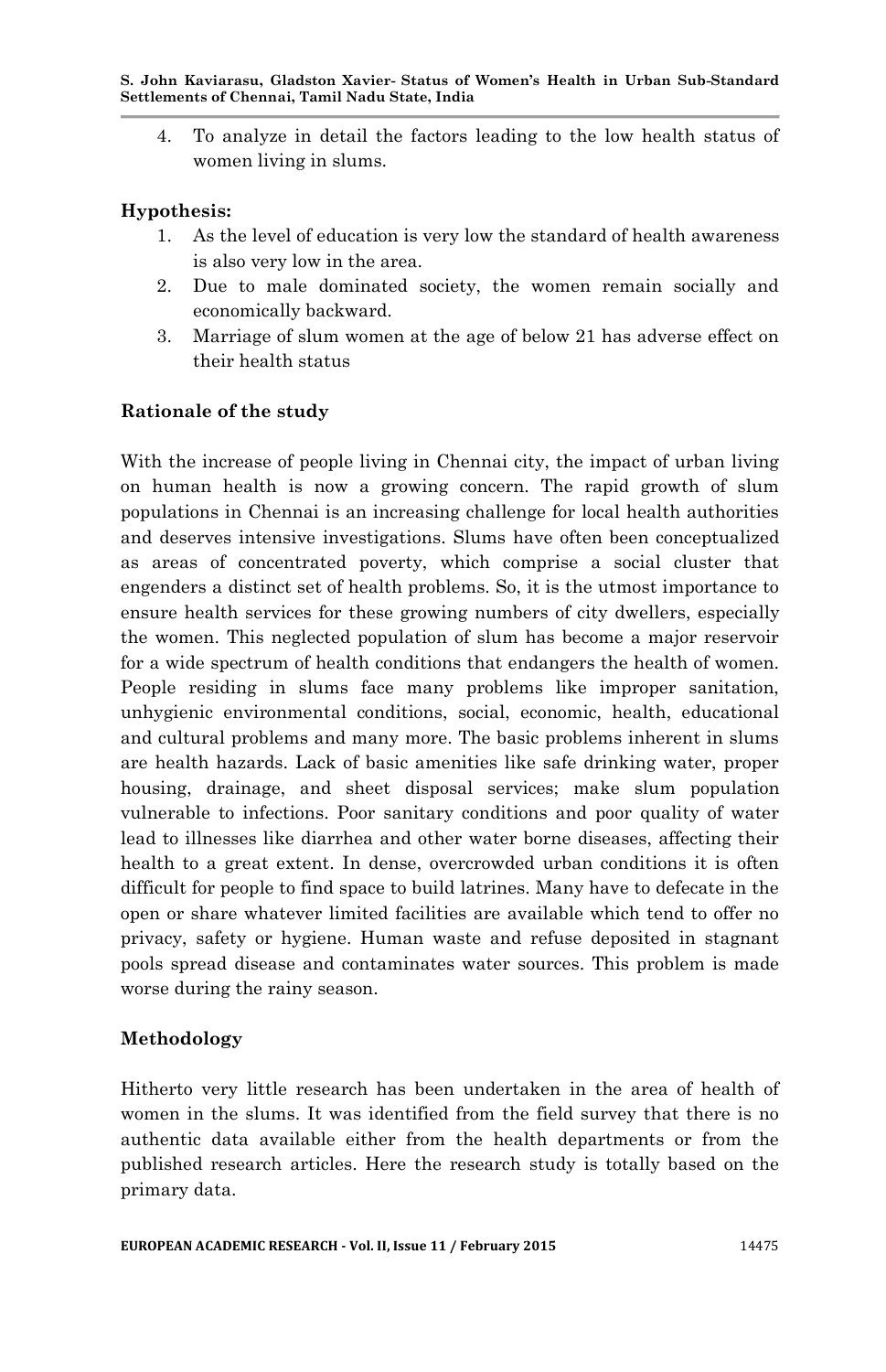The researcher used the descriptive design to document the age of marriage of women, age of mother at first birth, the gap of pregnancy for the second and third child, places of delivery, number of children and pre and post natal care of women. Also the descriptive nature of the study collected the important information on the areas of intake of food habit, availability of sources of potable water, types of fuel used for cooking, types of diseases frequently affecting the women, and the level of health awareness of women.

Purposive random sampling was adopted from the available people during the day time between 10 a.m to 12 Noon and again between  $2 - 4$  p.m in two slums namely Namachivayapuram and Apparao garden in the corporation of Chennai city during the month of February and March 2014. Primary data was collected from 100 married women, 50 from each slum, in the age group of 19 to 40. The tool for the data collection was mainly from the interview method. The collected data were then collated and interpreted for studying the causes of poor health of women in the slums and bringing to the attention of the government and health departments.

#### **Socio – Economic Condition of the Study Areas**

Socio-economic condition of a society decides the health status of the people. The basic information and the level of knowledge on the concept of health and awareness in the same, is related to education. The level of education of the women would portray how the family is placed. But here the study reveals that about one fourth of the respondents (24%) are non-literate and fall within the age group of  $36 - 40$ . Twelve per cent of the women completed III grade and 18 per cent of the women primary school. A vast majority of the respondents (28%) completed VIII grade. 7 per cent of the respondents completed X grade. The least per cent of the respondents (11%) passed XII grade. Among the respondents, 19 per cent are working as cooks in other households, earning a monthly salary of 4000 to 6000 rupees. 32 per cent are cleaning vessels, mopping houses and washing clothes in apartments and earning a monthly salary of 4000 to 5000 rupees. About half of the respondents (49%) are home makers.

Social and health status of the people in slums mainly revolves around their economic conditions. It is found that the economic condition of the families in slums is very poor; it automatically affects their health condition and social status as well. It has been found that the financial conditions of the working women's families are better than the others. It is obviously true that the financial independence of women, particularly mothers is largely associated with awareness on their health. (Mukherjee 2009). The study clearly portrays that women have to toil hard for long hours to earn money, doing household chores and various jobs like mopping the floors, cleaning vessels, washing clothes and cooking in the houses of rich people and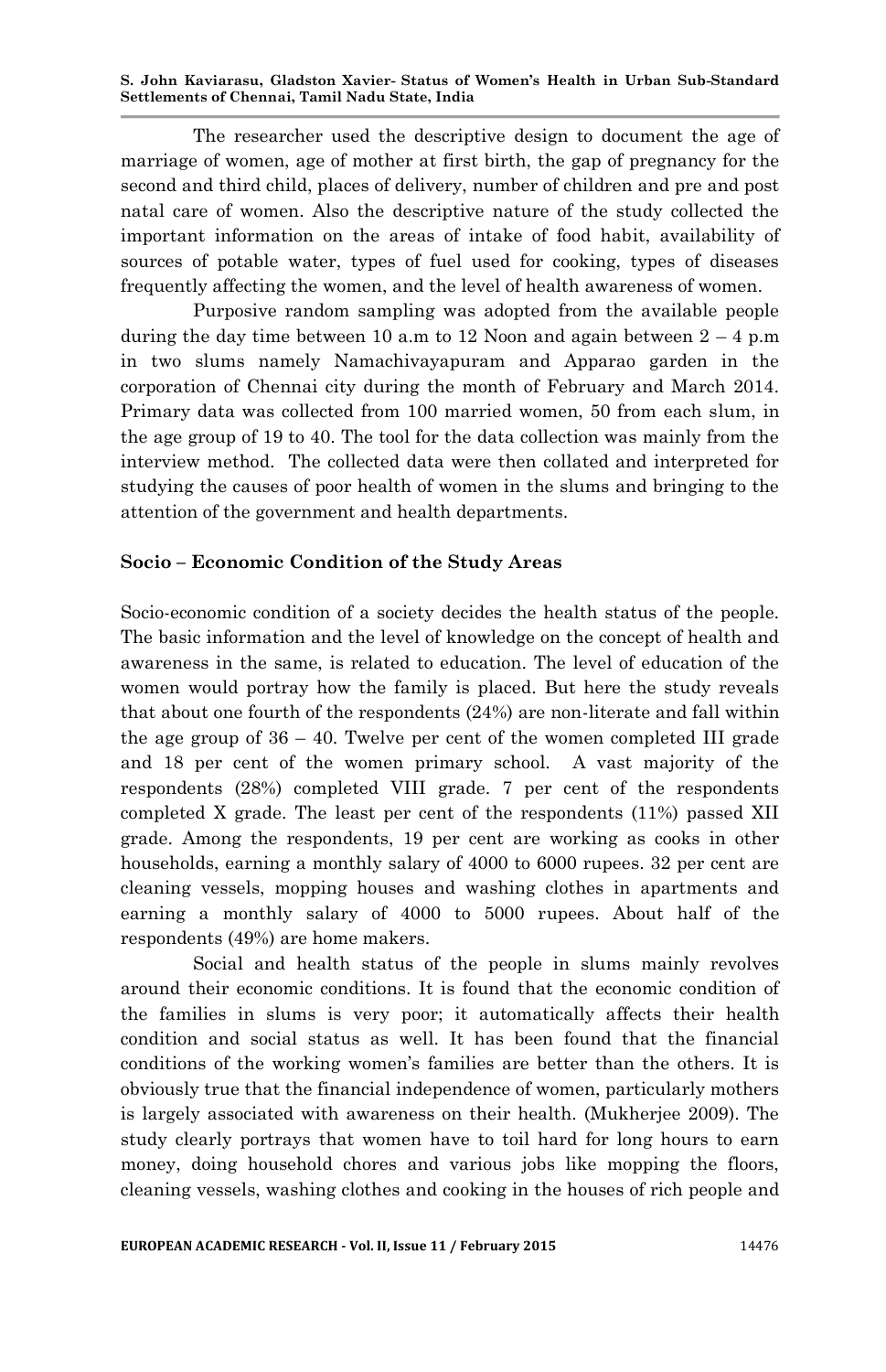again take up work in their own houses. Women reported that in spite of working for long hours they are being paid less amount.

#### **Assessment of Health Status among the Slum Women**

Based on the 10 years work experience of the researcher in slums in the city of Chennai, the following parameters were selected to study in detail, according to the importance on health aspects of women.

- Age of marriage
- Age at first birth
- Spacing between pregnancies
- Number of children
- Place of delivery
- Pre and post natal care
- Food habits
- Sources of drinking water
- Types of fuel used in cooking
- Types of infections
- Level of awareness on health matters

#### **Age of Marriage**

The age of marriage for the women in the slums is a key factor in understanding their health status. It is found that 11 per cent of the women were married before 18 years of age. Only a negligible per cent of the women (5%) married after 21 years of age. The vast majority of women respondents (84%) married between 18 - 21 years of age.

## **Age at the time of First Birth**

It is medically proven that pregnancy at early age is detrimental for the health of mother and child. In spite of the government taking several steps by enacting the laws and also disseminating awareness programmes for the prevention of marriage at an early age and avoiding pregnancy before the age of 19, the scenario among the poorer section has not changed much. It is appalling to learn that 67 per cent of the mothers delivered the first child before the age of 21.

The relationship between the level of education and the age of mother at the time of birth is positively related. The women who completed between X and XII (18%) grades, got married after 21 years of their age and delivered their first child relatively on a more mature age. The no-literate women comprising of 24% do not have good health as they are very weak and fragile in their appearance. Therefore, health of the women is dependent on their education.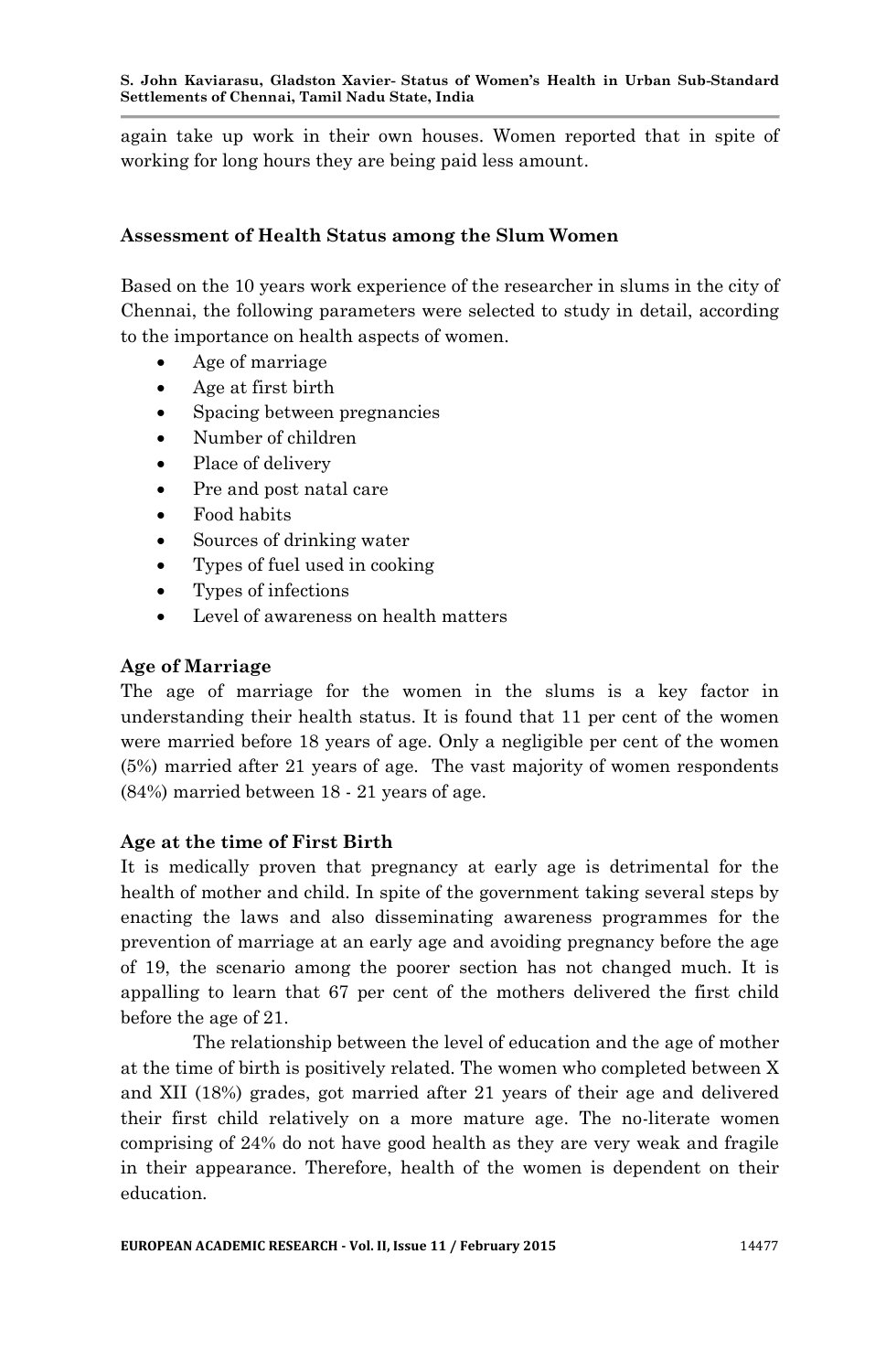#### **Spacing between Pregnancies**

The doctors say that there must be minimum three years gap for the second child to be born. Here in the study area, nearly half of the mothers (47%) have more than two children and this indicates clearly that the spacing between pregnancies is comparatively lower. Among 47%, more than quarter of the respondents (27%), have given birth between  $2 - 4$  years gab. It is shocking to find that 53 per cent of the mothers have two children who were born in less than two years gap. Only 20 per cent of the mothers have given birth to their children leaving 4 years space. Therefore it is very clear that most of the women (47%) from the study areas had low spacing years between two children and this in turn has adversely affected their health conditions.

Poor economic condition and extremely low level of illiteracy played a significant influence on parents to give birth to more than 2 children. Still the expectation for a boy child is more among parents, because they think that their future dependent on him. Having this kind of mentality is very common in all strata of society in India and this creates anxiety and stress for the women if they give birth to girl children. Increasing level of literacy and consciousness would reduce such kinds of stress and anxieties. Thirty one per cent of the women expressed that the reason for having more than three children was mainly in expectation of a boy child. 16 per cent of the women hesitantly revealed that most of the time their husbands desired sex. As a result of which women had to bear more children, without spacing. This indicates that women are lacking the awareness about family planning and also do not have reproductive rights. In general, the data reveals undoubtedly that slum women are mostly used as productive machinery.

#### **Place of Delivery**

One of the very important indicators for the health awareness of people is the place of delivery. It is good to note that the vast majority of the respondents (87%) chose the government hospital as the place of delivery, due to poor economical status. Only 11 per cent of the respondents preferred the private nursing home as the place of delivery, with an idea of quality care and good treatment. It is a good indicator that no mothers in the slums gave birth to their children at their homes.

#### **Food habits and Pre and Post Natal Care of Women**

Health of the mothers is enhanced quickly due regular intake of calorie food and also pre and post natal care of women on a regular basis. More than half of the respondents (58%) from the study areas said that they were not given sufficient food at the time of their pregnancy and this shows that they just had meals only three times a day. Among these women, the data reveals that about quarter (20%) of the respondents had only single cup of tea and buicuits as their tiffin. They always gave priority to their husband and children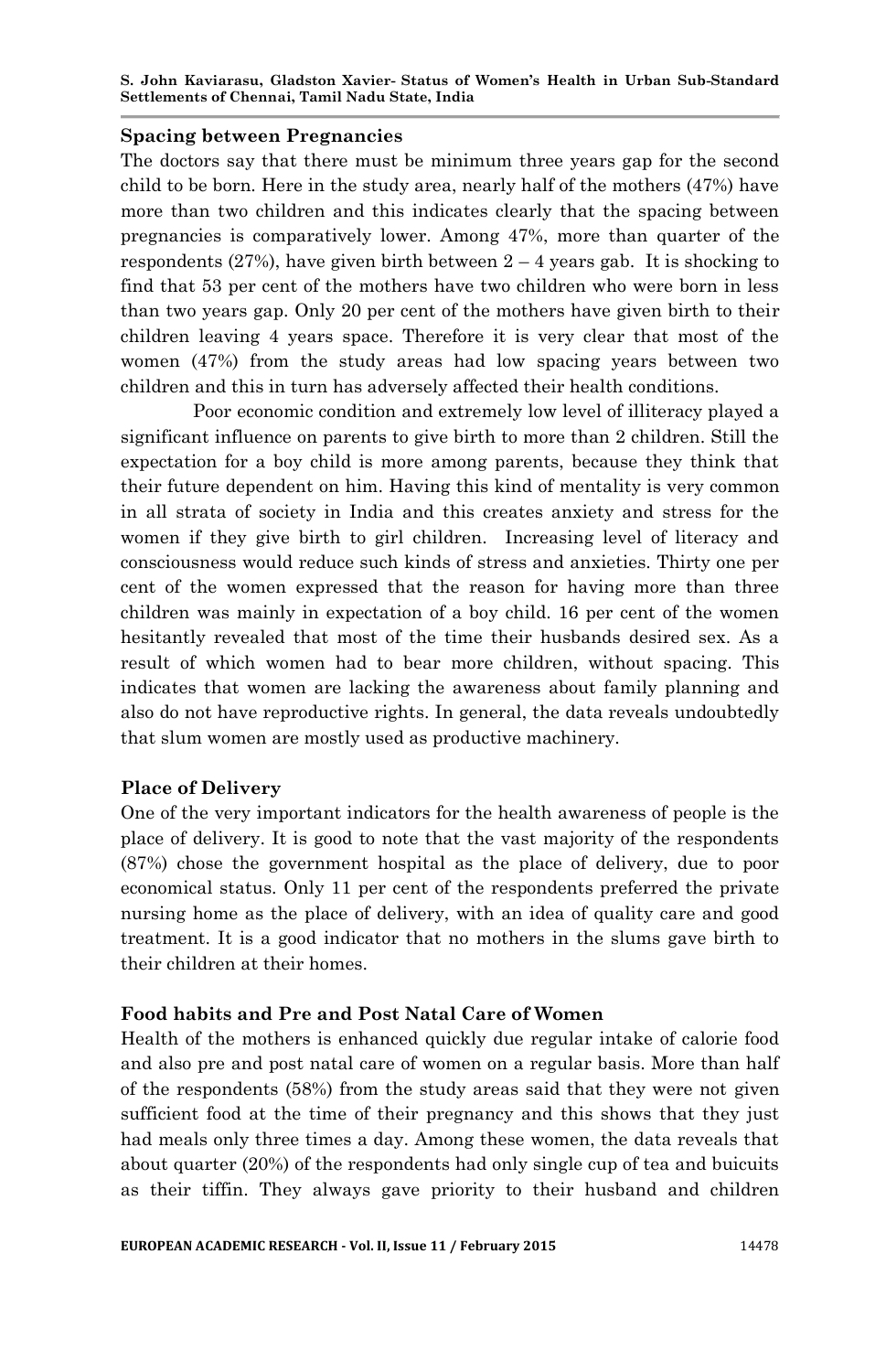without minding themselves. Thus, these women could not get proper calorie they needed.

Only 22 per cent of the women had food four times a day at the time of their pregnancy. It is hardly encouraging to learn that only 20 per cent of the pregnant women had lunch and dinner sufficiently but they did not get proper breakfast and rarely got tiffin in the evening. But the percentage of food intake is high in case of lunch and dinner which is not always food containing high calories. These women could not consume proper food mainly due to poverty, and physical inability.

It is observed from the study areas that only 34% family eats fish and chicken once a week. About half of the respondents' families (46%) take fish once a week. It is sad to note that 20 per cent of the women who are below the poverty line and stay in a rented building had either fish or chicken on fortnight basis. Most of the times, these 20 per cent of the women had to eat unhygienic food which is also one of the main reasons for the poor health condition. It is awful to say that almost 80 per cent of the women did not receive balanced diet. Hence anemic and low blood pressure among the women during the pregnancy is the common fact.

The study illustrates clearly that most of the respondents (35%) who were earlier doing different works such as washing clothes, mopping the floors, cleaning vessels and cooking in the apartments and in rich people's houses lost their earnings because of their pregnancy. All those women, who availed leave for delivery, did not get proper rest after their delivery, as they had to join back after three months to retain their jobs that was a source of livelihood to them. It is sad to note that 14 per cent of the women had to join back in their work just after one month duration of their delivery and these mothers could not get sufficient time and facility for the regular health check up too.

## **Sources of Drinking Water**

Every family in the study areas has access to drinking water facility. The corporation of Chennai provides drinking water which is available almost every day through hand pumps. Where there is no facility of hand pumps, the drinking water is provided through tanks.

#### **Types of Fuel Used in Cooking**

A vast majority of the respondents' family (95%) have the gas cylinder to cook their food. Only 5 per cent of the respondents' family use the kerosene stove for cooking food. Almost 40 per cent of the women use wood as fuel to cook rice and boil water for both taking bath and drinking. Health is largely affected for those women who used wood as fuel to cook.

#### **Types of Diseases**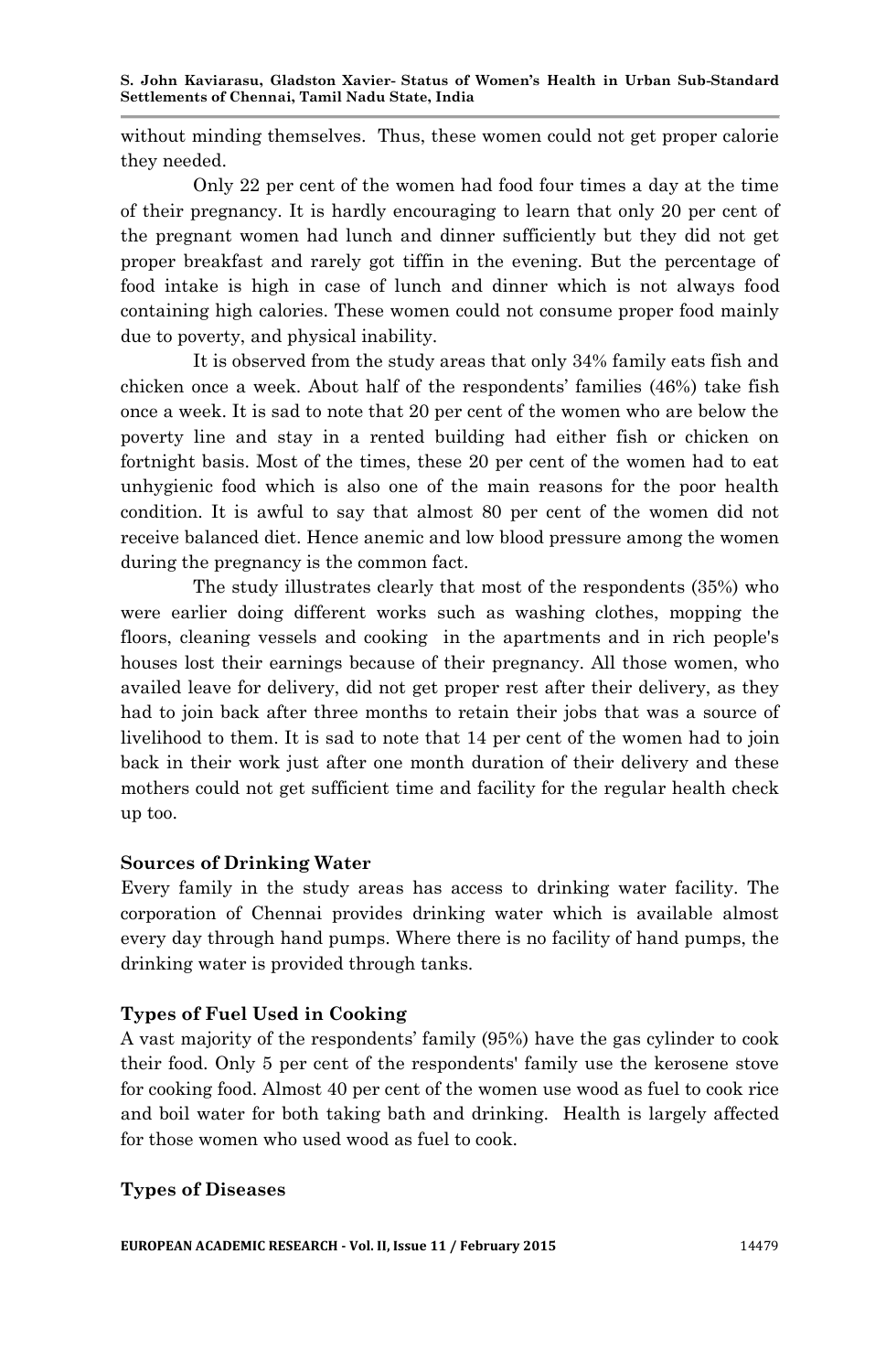Most of diseases are mainly due to water borne in nature and also due to unhygienic environment. The diseases mentioned by all three slum dwellers were headache, fever, cough and cold. In the study areas, mainly during the rainy seasons, increased number of women and children acquired common diseases like diarrhea, typhoid, dengue and dysentery.

# **Health Awareness**

Generally, health awareness and health consciousness among the slum dwellers is very low. People simply throw wastes in the street and surrounding areas. Half of the people do not have the habit of disposing the waste into the dustbins kept by the corporation of Chennai. About two thirds of the respondents (73%) said that they do not have toilets in their house. Therefore, they are using the public toilets which are unhygienic. It is commonly said that nobody used soap for cleaning their hands after the using the toilets. This act of people reveals clearly that use of soap is not at all an important matter among the slum dwellers. Women are using the public toilets only for the privacy reasons. Children mainly use the drains as the open lavatories. Mostly, men go to the banks of Cooum River and nearby the pushes of the railway tracks for open defecation. This type of unhygienic environment poses a grave concern and big threat to health of the slum dwellers. Only about 32 per cent of the families are using mosquito nets and others are using mosquito repellents to ward off the mosquitoes.

## **Recommendations**

- **1.** Door to door health services should be provided in the slum areas by government and non government organizations.
- 2. Doctors and health service providers' behavior needed to be more cordial towards slum women.
- 3. Reducing price of medicine so that slum people could afford it.
- 4. Quality of sanitation facilities to be improved.
- 5. Distribution of iron tablet, and vitamin tablets by the Government in the locality is needed.
- 6. Government and non-government organizations should work in increasing awareness on different health issues.
- 7. Female doctors are needed to be appointed in the maternal child health centers.
- 8. There should be regular spray to control mosquito and proper garbage cleaning facility by Chennai City Corporation.

# **Conclusion**

This study on the health status of women in slums in the city of corporation of Chennai reveals that the poor socio economic conditions of families adversely affect women's health. It is still a practice in slums for the women to take food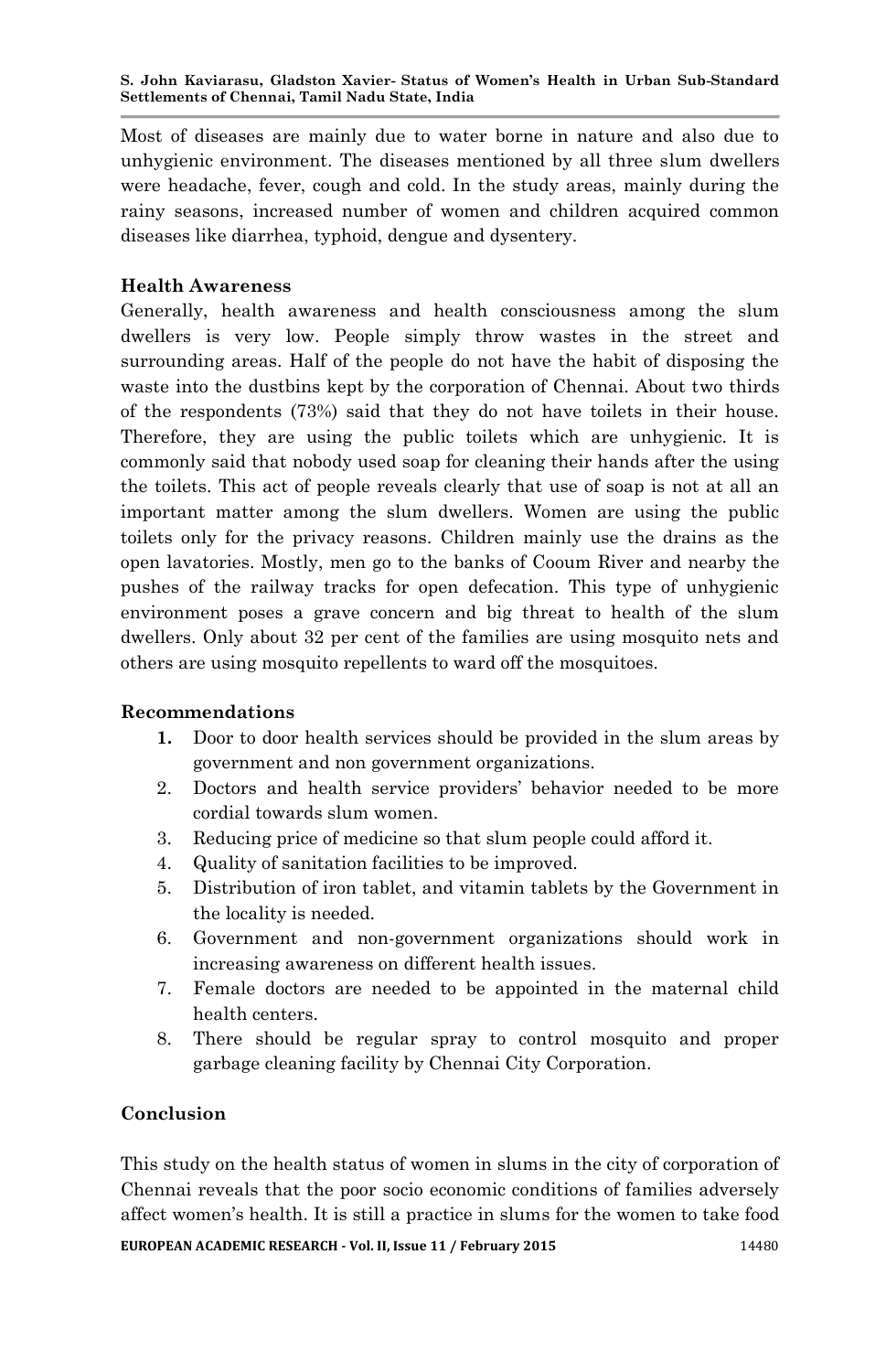after the male members of their families. This kind of structural gender imbalances do exist almost in every strata of society in India. In fact, the health of women in the study areas was found to be affected due to want of proper food, working long hours without proper rest, not getting enough nutritious food during breastfeeding their children and lack of balanced diet in general. The health of women is also affected due to the practice of marrying off the girls at the completion of 18 years of age, and also due to the resultant early age pregnancies. The spacing between pregnancies is very low which too led to their declining health. The lack of sanitation facilities and unhygienic environment plays devastating effects on their health and well being. Inadequate supply of drinking water during the summer seasons and also lack of water from the hand pump for the domestic purposes carries the highest burden of disease which disproportionately affects their health and also impacts on the health of children less than 7 years of age. Lack of these basic necessities also influence the work burden, safety, education and equity of women. Poor sanitation disproportionally affects pregnant women's health and their dignity. Therefore, the government has to take several steps to improve the health status of women in slums and provide basic necessities in the slums. The areas namely fertility reduction, immunization, child care and malnutrition control need to be paid proper attention, along with making the environment hygienic to raise the health status of women. In this the health nurses should pay a pivotal role in bringing health care to the doorsteps of the slum women. Media and NGOs also should play a pro-active role in disseminating information to increase the health awareness of people in the slums. These efforts could go a long way in alleviating their health needs and providing them an improved quality of life.

# **REFERENCES**

## **Journals**

- 1. Abbasi K (1999), The World Bank and World Health. Healthcare Strategy. British Medical Journal, 318(7188), 933-936.
- 2. Barkat A, Rahman MU and Bose ML (1997) Family Planning Choice Behaviour in Urban Slums of Bangladesh: an Econometric Approach, The Asia-Pacific Population Journal (APPJ) 12(1), 17-32.
- 3. Biswas.R (1991). Study of Health Status of an Urban Slum Community at Calcutta. Indian Journal Community Medicine 1991;16:126-9
- 4. Doshi. DV, Prabhakar. M, Gosalia DV (2011). Health Affliction and Social Diligence of Slum Women. NJIRM. 2011; 2(4): 106-108.
- 5. Goswami Mihir, Kedia Geeta (2010), Socio-Demographic and Morbidity Profile of Slum Area in Ahmedabad, India, National Journal of Community Medicine 2010, Vol. 1, Issue 2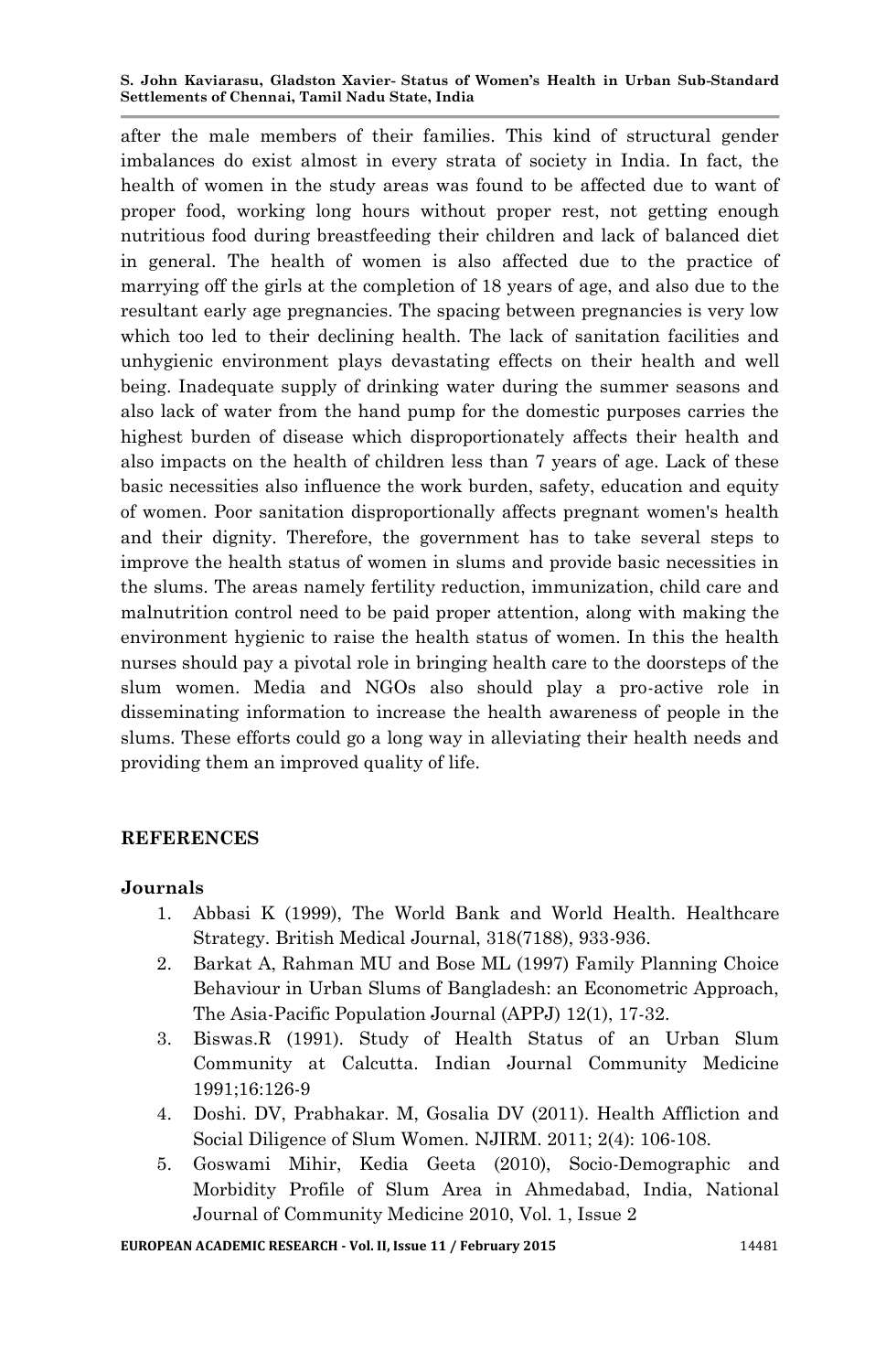- 6. Govindaraju. B.M, Quality of Life of Slum Women: A Case Study of Mangalore City , Journal of Economics and Sustainable Development, ISSN 2222-1700 (Paper) ISSN 2222-2855 (Online) , Vol.3, No.1, 2012
- 7. Indrajit Hazarika (2010), Women's Reproductive Health in Slum Populations in India: Evidence from NFHS-3, Journal of Urban Health, March 2010, Volume 87, Issue 2, pp 264-277
- 8. Marimuthu P, Meitei MH, Sharma B. (2009), General Morbidity Prevalence in the Delhi Slums. Indian Journal of Community Medicine 2009;34:338-42
- 9. Hills M and Mullett J (2005) Primary health care: A Preferred Health Service Delivery Option for Women. Health Care Women Int., 26(4), 325-339.
- 10. Hoque A and Selwyn BJ (1996) Birth Practice Patterns in Urban Slums of Dhaka, Bangladesh. Women Health. 24(1), 41-58.
- 11. K. Kiranmai, V. Saritha, G. P. Mallika, N. R. Vara Lakshmi (2012), Assessment of Health Status of Women in Urban Slum, Indian Journal of Innovations and Development, Volume 1, Issue 4, April 2012
- 12. Raymond SU, Greenberg HM and Leeder SR (2005) Beyond Reproduction: Women's Health in Today's Developing World. International Journal of Epidemiology. 34(5), 1144-1148.
- 13. Viswanathan V, Tharkar S. (2010) Can the Divide be Bridged: Overview of life in urban Slums in India. Indian Journal of Community Medicine 2010;35:198-9

# **Reports**

- 1. Garau P, Sclar ED and Carolini GY (2005) A Home in the City. Report from the UN Millennium Project. London: Earthscan Publication.
- 2. Joris Michielsen, Denny John, Nilangi Sardeshpande and Herman Meulemans (2011), Improving Access to Quality Care for Female Slum Dwellers in Urban Maharashtra, India: Researching the Need for Transformative Social Protection in Health, Social Theory & Health 9, 367-392 (November 2011)
- 3. Kaplan GA, Siefert K, Ranjit N, Raghunathan ET, Young EA, Tran D, Danziger S, Hudson S, Lynch JW and Tolman R (2005), The Health of Poor Women Under centre for enquiry into Health and Allied Themes (CEHAT), Mumbai. ISBN: 81-89042-45-9.
- 4. Socio-Economic and Demographic Status of Women in Gujarat State, Socio-Economic Analysis section, Directorate of Economics and Statistics, Government of Gujarat, Gandhinagar : 1999
- 5. UN Habitat (2003) The Challenge of Slums: Global Report on Human Settlements. Nairobi, Kenya, UN: Habitat.